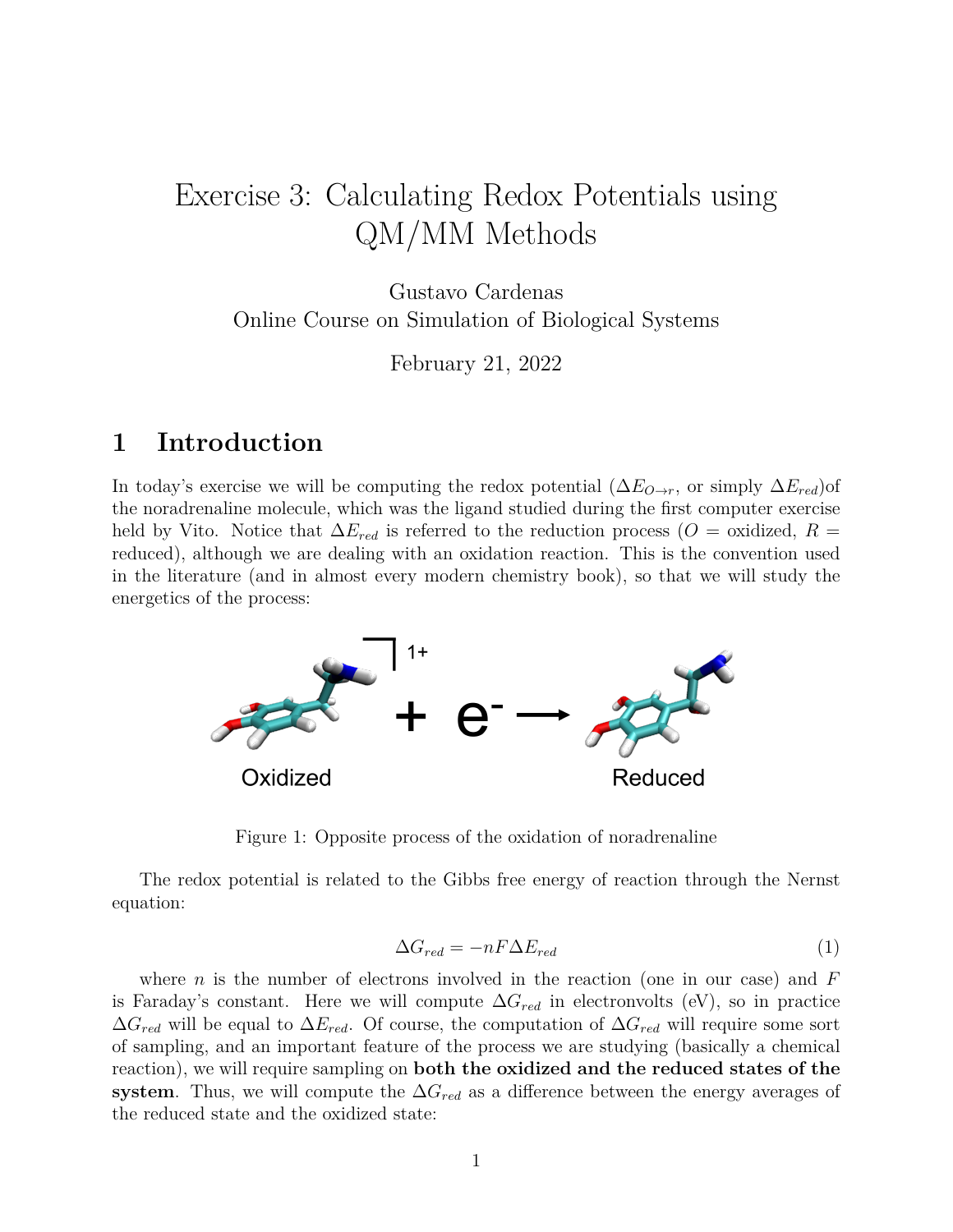$$
\Delta G_{red} = \langle E_R \rangle - \langle E_O \rangle - [\Delta G_{e,solv}] \tag{2}
$$

Here we have included the free energy of solvation of the electron  $(\Delta G_{e, solv} = -0.867$ kcal*/*mol ), and the brackets indicate that its inclusion is a circumstantial event. If we want to compute (absolute) redox potentials of half reactions (like the one in []), we have to include ∆*Ge,solv*. However, if we compute a, say, total redox process in which we have a redox couple (most often when we consider a reference electrode), the ∆*Ge,solv* term need not be included, as it is accounted for by both half reactions and thus cancels out. As you may have inferred,  $\langle E_R \rangle$  and  $\langle E_O \rangle$  are energy averages obtained from two MD simulations, each performed on the state of interest. This implies that we will have to construct two different topology+coordinate files and perform two different siulations. In the case of the reduced state  $(R)$  we will use the gaff force field and thus, the building-up of the system will be analogous to exercise 1. However, in the case of the oxidized state (*O*), we will need to slightly modify the force field parameters to account for the fact that, well, it is oxidized. In out case, we will only modify the charge (and implicitly the spin multiplicity - what will be its value in our case?) and use same bonding and van der Waals parameters as in the gaff force field.

# **2 Setup and Tasks**

### **2.1 Architecture of the Folders**

Figure [2](#page-2-0) contains the architecture of today's tutorial. It will be subdivided in two parts:

- Part 1 (1\_qmmm\_md): Redox potentials via QM*/*MM MD using the amber*/*orca-xtb interface.
- Part 2 (2\_qmmm\_sp): Redox potentials via Single Point QM*/*MM on MD simulations using classical force fields (MoBioTools)

In this exercise we will use the AmberTools19 package, the Orca quantum chemistry program (in particular, its interface with the xtb software; xtb can be downloaded from [xtb\)](https://github.com/grimme-lab/xtb/releases/tag/v6.4.1) and the MoBioTools toolkit to generate the input files.

At this point, please copy the 3\_REDOX folder on your working directory (or otherwise follow the folder architecture in [2\)](#page-2-0), then go to your version of the 3\_REDOX folder.

cd 3\_REDOX

This is where the tutorial begins!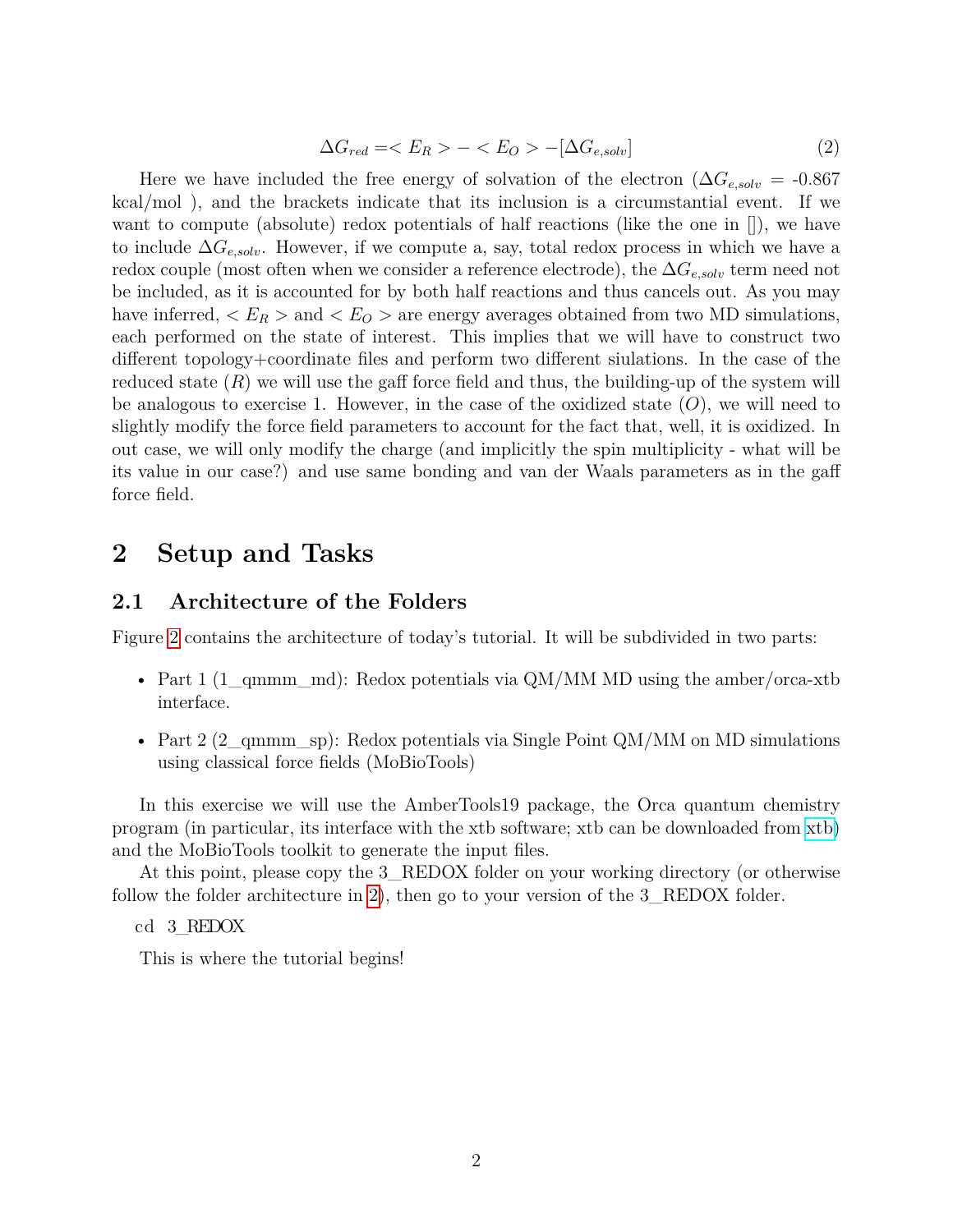

<span id="page-2-0"></span>Figure 2: Architecture of exercise 3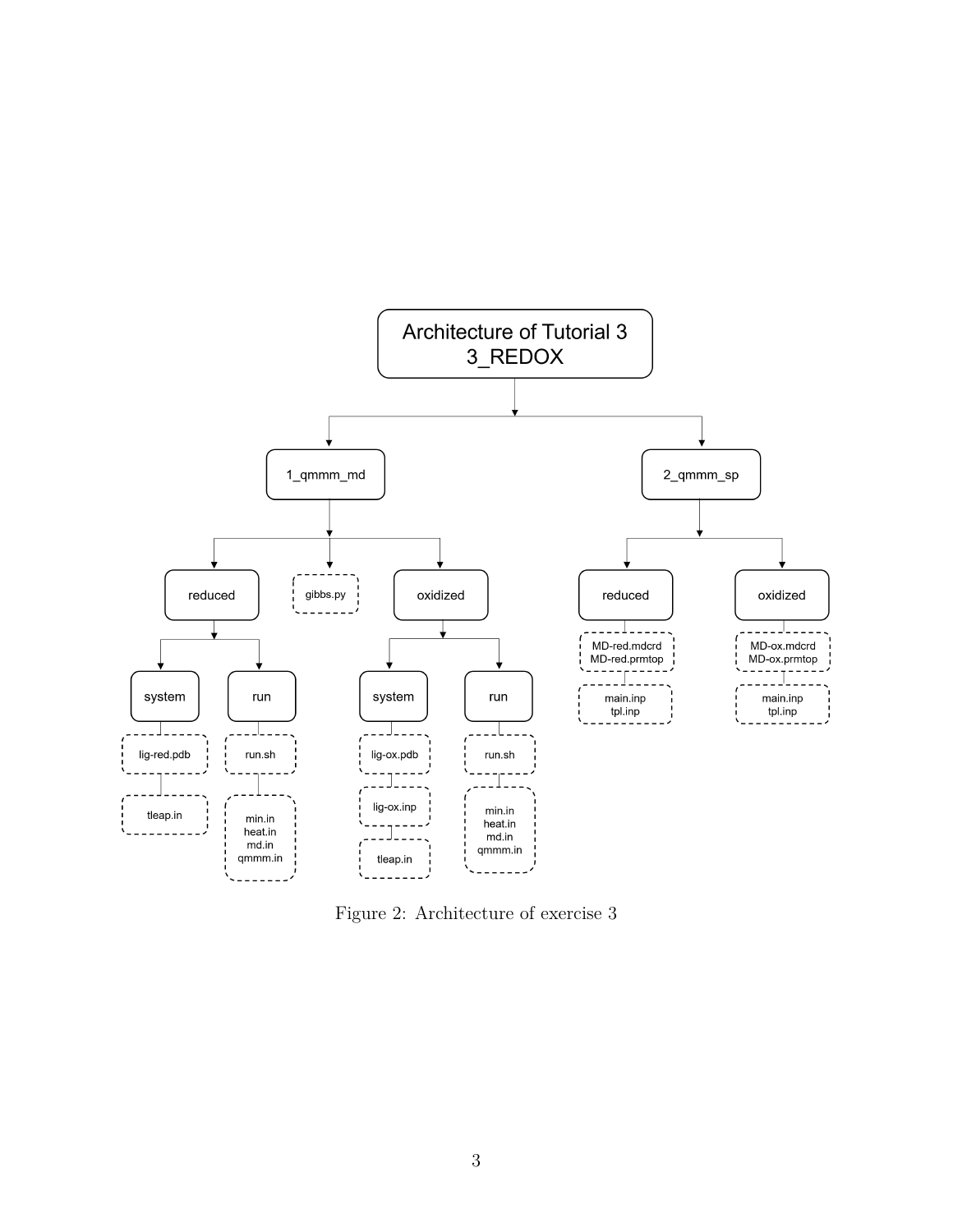# **2.2 Part 1: Redox Potentials via QM***/***MM MD**

We will start by setting up our systems for the QM*/*MM MD simulations. Remember that we say "systems" as we will require both the oxidized and the reduced states.

#### **2.2.1 Reduced Species**

Please go to the 1\_qmmm\_md folder:

cd 1\_qmmm\_md

There you will find the folders reduced and oxidized. Each of these folders contains a system and a run folders. We will have to build two parameter and two coordinate files, so this procedure might result slightly repetitive, but we promise that there will be new stuff to do. Let us begin with the reduced system, which is the more straightforward one. Please go to the reduced folder, and then to system:

```
cd / reduced / system
```
There you will find (otherwise please get it from our website) the file lig-red.pdb. This is the exact same ligand file that we used on the first tutorial (apart from the atom names), and is precisely the structure of noradrenaline in the Ground State (which here we are calling the reduced state). We will construct the topology and the coordinate files from scratch using tleap, which you probably are acquainted with. First, let us generate a mol2 file containing the point charges. We will use antechamber to do so:

antechamber  $-i$  lig-red .pdb  $-fi$  pdb  $-o$  lig-red .mol2  $-fo$  mol2  $-at$  gaff  $-c$  bcc

This will generate a mol2 file containing the point charges in the last column to the right of the coordinates. Notice that the atom types correspond to those of the gaff force field, whose parameters we will use for the simulations. Then, use parmchk2 to retrieve missing bonding parameters:

parmchk2 −i lig-red.mol2 −o lig-red.frcmod −f mol2

Our system will consist of the noradrenaline embedded in a water solvation box. We will use the tleap.in input file to construct the system:

```
source leaprc.gaff
source leaprc. water. tip3p
MOL = loadmol2 lig-red . mol2
loadamberparams lig-red frcmod
SolvateOct MOL TIP3PBOX 30
saveamberparm MOL MOL–red .prmtop MOL–red .inpcrd
savepdb MOL MOL−red . pdb
q ui t
```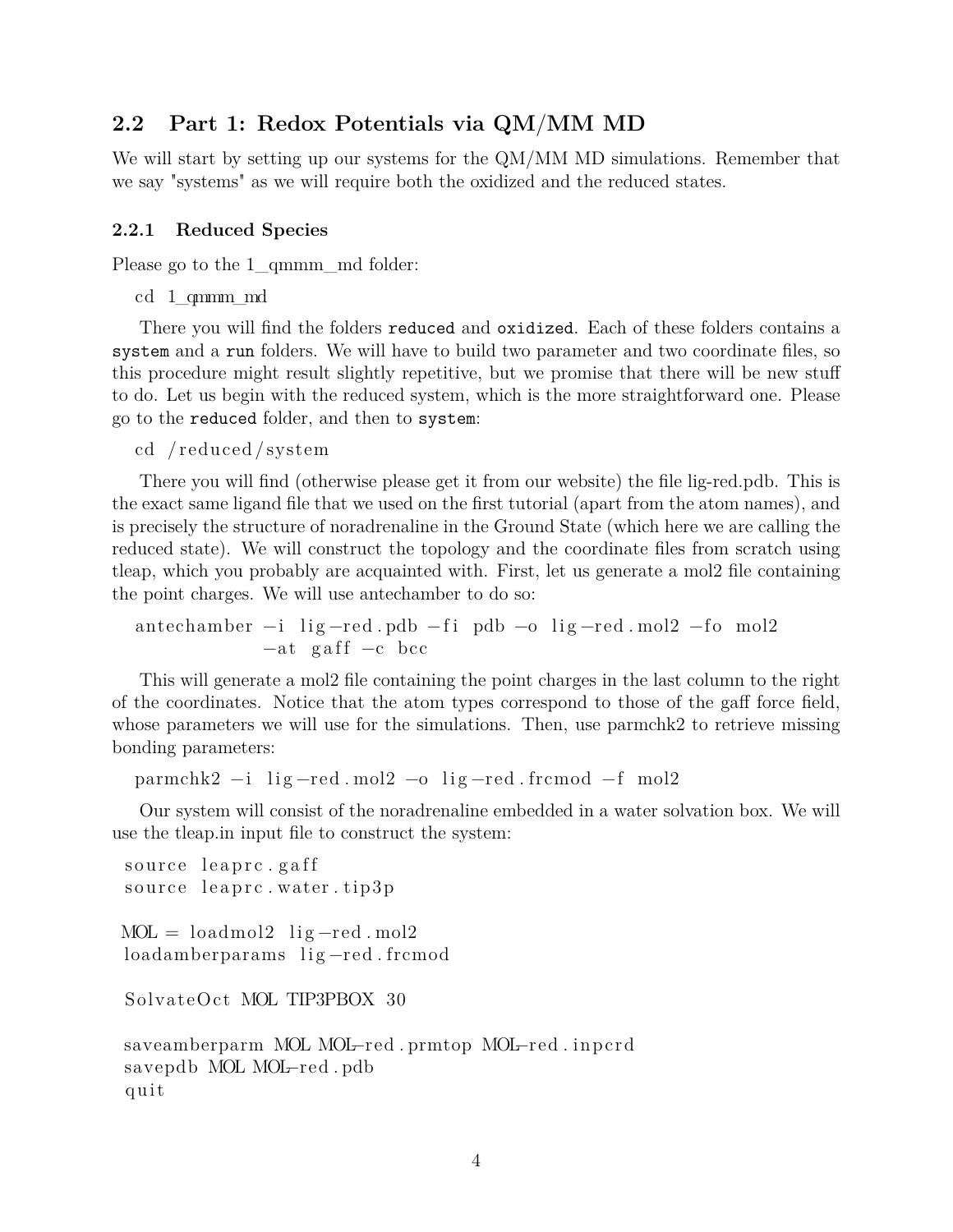We can visualize the structure generated to see that everything was done properly, although there's nothing special about it:

vmd MOL–res.pdb

At this point, we are ready to submit the QM*/*MM MD simulation. Please copy the MOL-red.prmtop and the MOL-red.inpcrd files to the run folder, then go there:

cp MOL–red .prmtop MOL–red .inpcrd ../run/. cd  $\ldots/\text{run}$ 

We will perform a minimization, a heating and a production (hereby just called md) using a **classical** force field to bring the system to out working temperature before performing the QM*/*MM MD simulation. The inputs are the same as in the first tutorial but we will put them here for completeness:

#### **Minimization**

min.in

```
Minimiza tion
& c n t r l
imin=1 : Turn on minimization
maxcyc = 200 ! Maximum number of minimization cycles
n cyc = 100 ! 100 steepest-descent steps
n <i>t</i> = 2 ! Print energies every 2 steps
ntxo = 2 ! Print binary file
/
```
#### **Heating**

heat.in

Heat

```
& cntrl
 \lim_{n=0}, \lim_{n \to \infty} \lim_{n \to \infty} \lim_{n \to \infty} \lim_{n \to \infty} \lim_{n \to \infty}ntx=1, 9. 1 Our starting file has no input velocities
 i rest = 0, <br> ! This is NOT a restart of an old MD simulation
 nstlim = 3000,
 dt = 0.002,
 ntf = 2, \blacksquare No Bond interactions involving H
 ntc = 2, \blacksquare ! Enable SHAKE to constraint all bonds with H
 tempi = 0.0, !Initial thermostat temperature in K
 temp0 = 300.0, ! Final thermostat temperature in K
```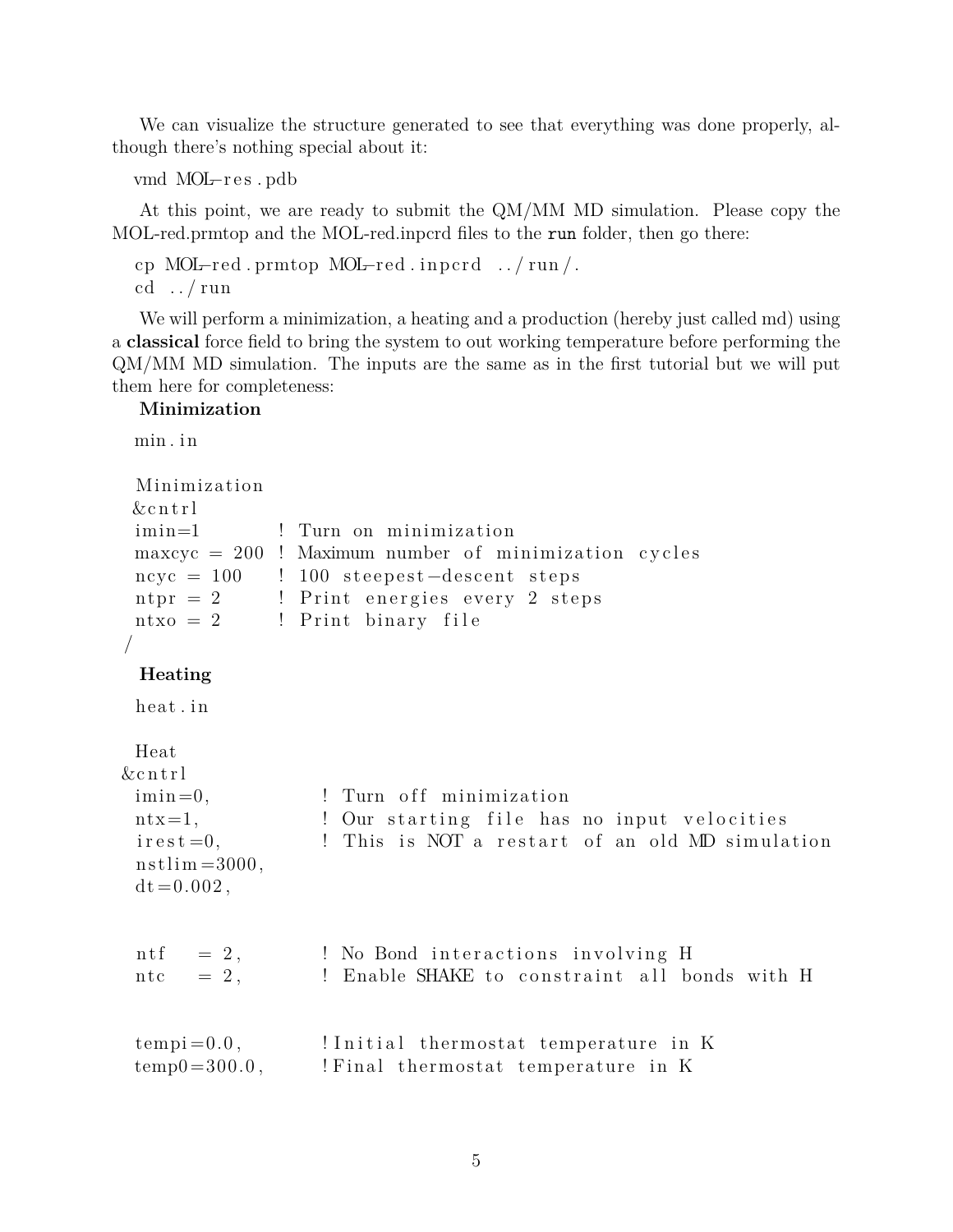$n_{\text{tr}} = 10$ , ! Print energies every 10 steps ntwx=100 ! Print coordinates every 100 steps to the trajectory  $i$ outfm  $=0$ ,  $cut = 8.0$ ,  $\qquad$  ! Nonbonded cutoff, in Angstroms  $iwrap=1,$  $\n$  ntb=1,  $\n$  ! PBCs in NVT  $\text{ntp=0},$  ! No pressure control  ${\rm nt} = 3$ , ! Temperature control with Langevin thermostat  $gamma_h = 2.0$ , ! Langevin thermostat collision frequency  $\text{mmropt}=1,$  !NMR restraints and weight changes read  $ig = -1$ , / &wt type="TEMP0", istep1=0, istep2=2000, value1=0.0, value2=300.0 / &wt type="TEMP0', istep1=2000, istep2=3000, value1=300.0, value2=300.0 /  $&\text{wt type} = 'END'$  / **Production (MD)** md. in Production  $&$  c n t r l  $\lim_{n \to \infty}$  = 0  $\lim_{n \to \infty}$  ! No minimization but molecular dynamics  $i$  rest  $= 1$  ! Restart from heating ntx  $= 7$  ! Coordinates, velocities and box info read ntb  $= 2$  ! PBCs in the NPT ensemble ntp  $= 1$  ! Isotropic scaling of volumen  $bar{a} = 1$  ! Berendsen barostat  $pres0 = 1.0$  ! Pressure in bars  $t \text{aup}$  = 2.0 ! Relaxation time is ps cut  $= 8.0$  ! Cutoff for L–J and real-space Ewald int ntc  $= 2$  ! Enable SHAKE to constraint all bonds with H ntf  $= 2$  ! No Bond interactions involving H  $tempi = 300.0$  ! Final temperature ntt  $= 3$  ! Langevin thermostat gamma  $\ln = 1.0$  ! Collision frequency in ps−1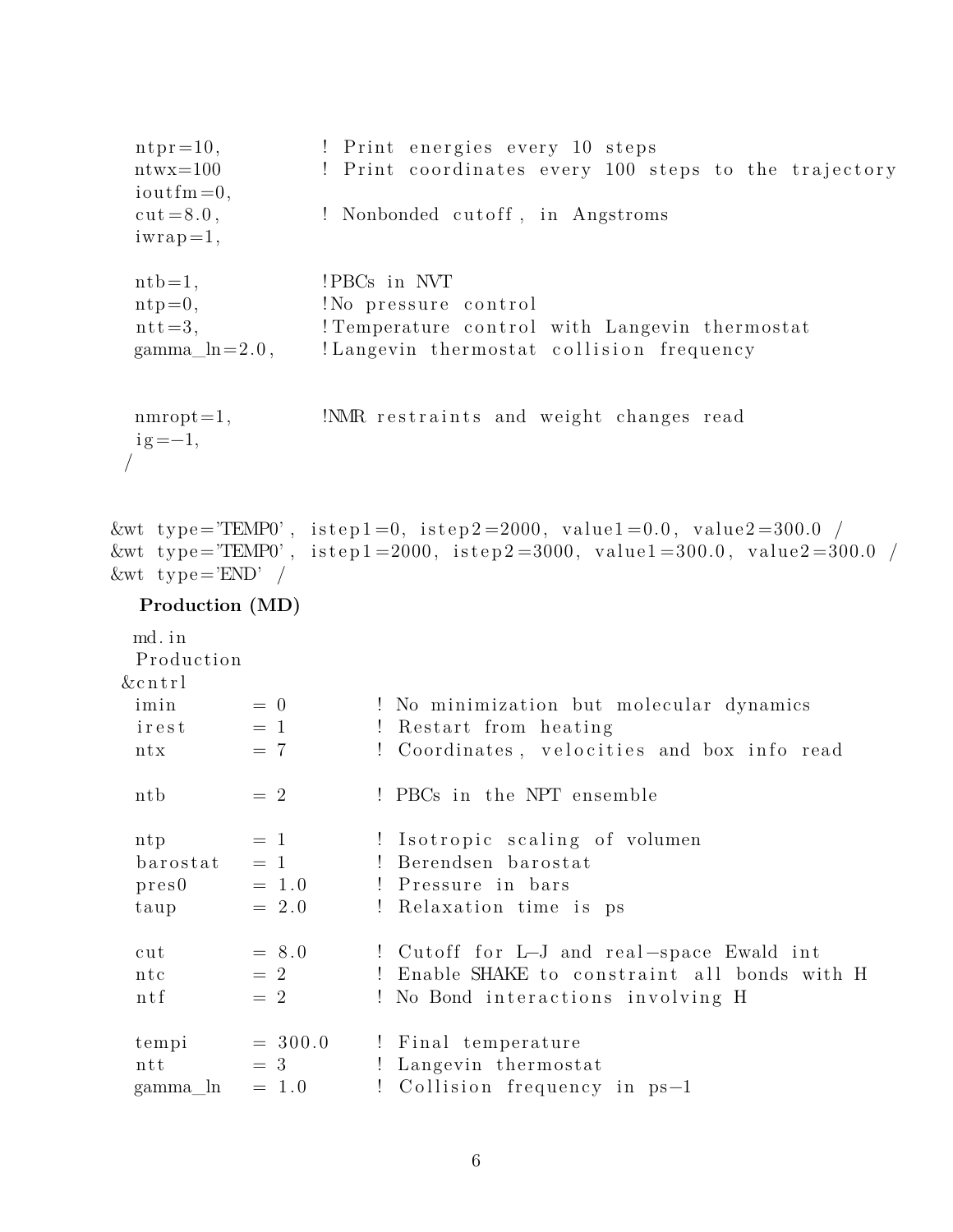| nstlim | $= 1000$  | ! Number of time steps                   |
|--------|-----------|------------------------------------------|
| dt     | $= 0.002$ | ! Time step in ps                        |
|        |           |                                          |
| ntpr   | $= 1$     | ! Energy is printed every N steps        |
| ntwx   | $= 10$    | ! Trajectory is printed every N steps    |
| ntwr   | $= 20$    | ! Restart file is printed every N steps  |
| ntxo   | $=$ 1     | ! ASCII format for final rst file        |
| ioutfm | $= 0$     | ! ASCII format for trajectory (xyz) file |
|        |           |                                          |

The really interesting part of this step is the QM*/*MM MD simulation, which we will perform using as the input geometry the last geometry of the classical MD simulation. The input file is shown below:

**QM***/***MM MD**

qmmm. i n

| QM/MM MD  |           |                                               |
|-----------|-----------|-----------------------------------------------|
| $&$ cntrl |           |                                               |
| imin      | $= 0$     | ! No minimization but molecular dynamics      |
| irest     | $= 0$     | Simulation is NOT a restart<br>$\mathbf{I}$   |
| ntx       | $=$ 1     | ! Velocities and box info NOT read            |
| ntb       | $= 2$     | ! PBCs in the NPT ensemble                    |
| ntp       | $= 1$     | ! Isotropic scaling of volumen                |
| barostat  | $= 1$     | ! Berendsen barostat                          |
| pres0     | $= 1.0$   | ! Pressure in bars                            |
| taup      | $= 2.0$   | ! Relaxation time is ps                       |
| cut       | $= 8.0$   | ! Cutoff for L-J and real-space Ewald int     |
| ntc       | $= 2$     | ! Enable SHAKE to constraint all bonds with H |
| ntf       | $= 2$     | ! No Bond interactions involving H            |
| tempi     | $= 300.0$ | ! Final temperature                           |
| ntt       | $=$ 3     | ! Langevin thermostat                         |
| gamma_ln  | $= 1.0$   | ! Collision frequency in ps-1                 |
| nstlim    | $= 100$   | ! Number of time steps                        |
| dt        | $= 0.002$ | ! Time step in ps                             |
| ntpr      | $= 1$     | ! Energy is printed every N steps             |
| ntwx      | $=$ 1     | Trajectory is printed every N steps<br>Ţ.     |
| ntwr      | $= 1$     | Restart file is printed every N steps         |
| ntxo      | $=$ 1     | ASCII format for final rst file<br>Ţ.         |
| ioutfm    | $= 0$     | ASCII format for trajectory (xyz)<br>file     |
|           |           |                                               |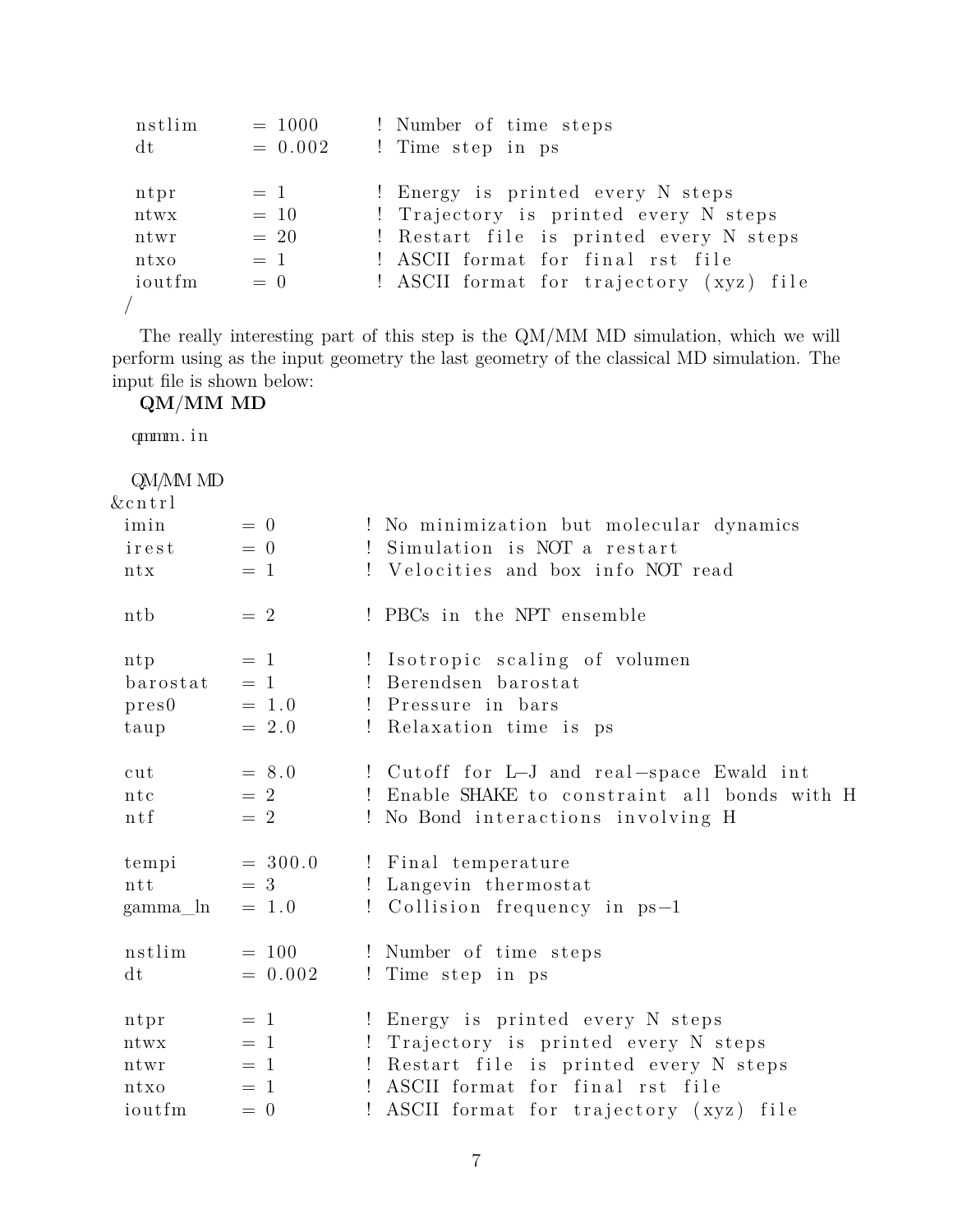```
if q \text{ nt } = 1 ! QM/MM
/
&qmmm
 qmmask = ':1', \qquad ! QM region mask
 qmcharge = 0, \qquad \qquad! QM region charge
 qmcut = 8.0, ! QM region LJ cutoff
 qm<sub>l</sub>ewald = 0,qm\_theory = 'EXTERN', ! Callex./
&o r c
method = 'XTB',
/
```
The &cntrl section is similar to the md part, the only differences are the fact that we are not restarting the trajectory and the number of timesteps. The sections pertinent to the QM/MM simulation are the **&qmmm** and the **&orc**. The former indicates general settings independent of the QM software (or the internal QM methods in amber), apart from the qm\_theory keyword, which defines either the methodology we want to use or whether we waht to use an external QM software. The &orc section calls the amber*/*orca interface. In our case, the method we are using is XTB, which is a semi-empirical tight binding method to perform 'cheap' QM calculations. In this case we do not need to specify a basis set, but if we used other methodologies such as HF, DFT, MP2, CC, etc., we would need to define a specific basis set. We will perform the calculations sequentially, but we will use the script run.sh that will do so for us:

run . sh

 $\#!/ \text{bin}/ \text{bash}$ 

```
# Minimiza tion
sander −O −i min. in −o min. out −c MOL-red. inperd −p MOL-red. prmtop
       -r min.rst7
# Heating
sander -O -i heat in -o heat out -c min rst7 -p MOL-red prmtop
       −r heat.rst7 −x heat.mdcrd
\# Classical MD
sander -O - i md. in -o md. out -c heat . rst7 -p MOL-red . prmtop
       −r md. r s t 7 −x md. mdcrd
\# QM/MM MD
sander -O −i qmmm. in -o qmmm. out -c md. rst7 -p MOL-red. prmtop
       −r qmmm. r s t 7 −x qmmm. mdcrd
```
Please run the simulation as follows: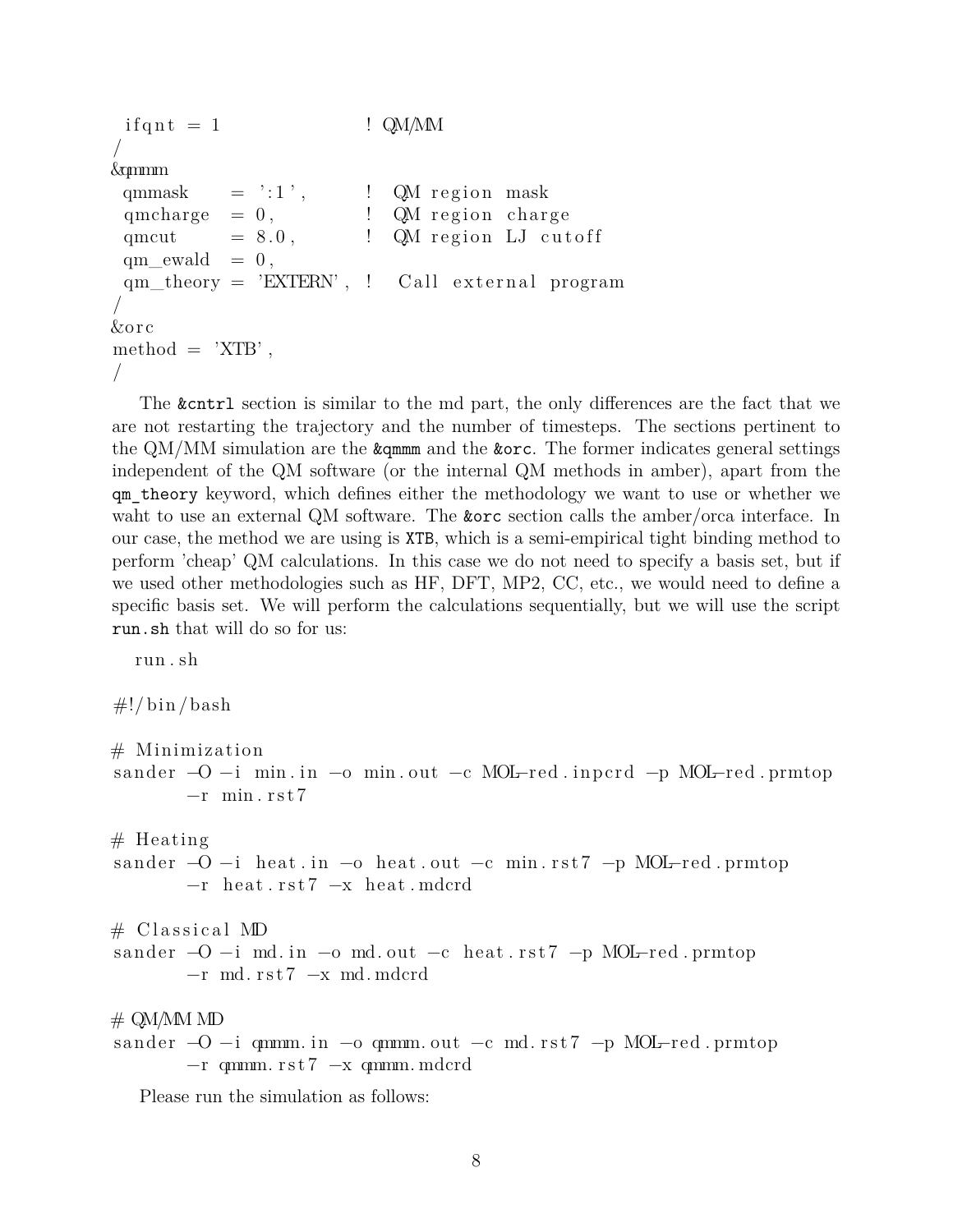nohup  $./$  run  $.\,\text{sh} \ \&$ 

The calculations will take about 10 to 15 minutes so in the meantime we can start setting up the oxidized system.

#### **2.2.2 Oxidized Species**

Please go to the oxidized/system folder:

cd  $\dots/$   $\dots/$  oxidized/system

Here again we will have a pdb file, lig-ox.pdb. Notice that this structure will be slightly different from that of the reduced species - it is the optimized species of the oxidized state. The procedure to generate the topology and the coordinate files will be similar to the previous one, with one exception: the point charges. Indeed, we cannot use the charges obtained with antechamber, as they are not suitable to describe this system (+1 charge, multiplicity 2). The usual procedure is to obtain these charges through an Electrostatic Potential (ESP) Fitting from a QM calculation. This can be easily done using antechamber, but unfortunately it does not have an interface with orca. Therefore, we will use the Mulliken charges (a different set of charges obtained from a QM computation) and "do some manual work" including these charges in the mol2 file of the oxidized species.

We will first create a mol2 file **without** point charges:

antechamber −i lig −ox.pdb −fi pdb −o lig −ox.mol2 −fo mol2  $-at$  gaff  $-c$  bcc

Notice that the last column to the right of the coordinates marks zero point charges. Then, we will run a single point QM calculation (we will use the Hartree-Fock method with the 6-31G<sup>\*</sup> basis set) using the orca software. The input file is the  $lig - ox$  inp file, whose contents are shown below:

!HF 6−31G∗

| $*xyz$           | 12         |            |            |
|------------------|------------|------------|------------|
| $\left( \right)$ | $-0.46100$ | 1.05200    | 4.73200    |
| $\rm C$          | $-0.62300$ | 0.69400    | 3.45800    |
| $\rm C$          | $-1.68300$ | 1.20900    | 2.71900    |
| С                | 0.28600    | $-0.23800$ | 2.84900    |
| O                | 1.26100    | $-0.66600$ | 3.66300    |
| $\rm C$          | 0.11700    | $-0.62500$ | 1.51300    |
| $\mathcal{C}$    | $-0.93400$ | $-0.09000$ | 0.79000    |
| $\rm C$          | $-1.86000$ | 0.81300    | 1.39100    |
| $\mathcal{C}$    | $-2.99600$ | 1.33300    | 0.58900    |
| O                | $-3.95500$ | 1.88700    | 1.43700    |
| $\rm C$          | $-2.50600$ | 2.54500    | $-0.44200$ |
| N                | $-1.71100$ | 2.20800    | $-1.54600$ |
| H                | 0.30400    | 0.59100    | 5.12300    |
| H                | $-2.38300$ | 1.88200    | 3.19900    |
| H                | 1.85000    | $-1.31100$ | 3.23500    |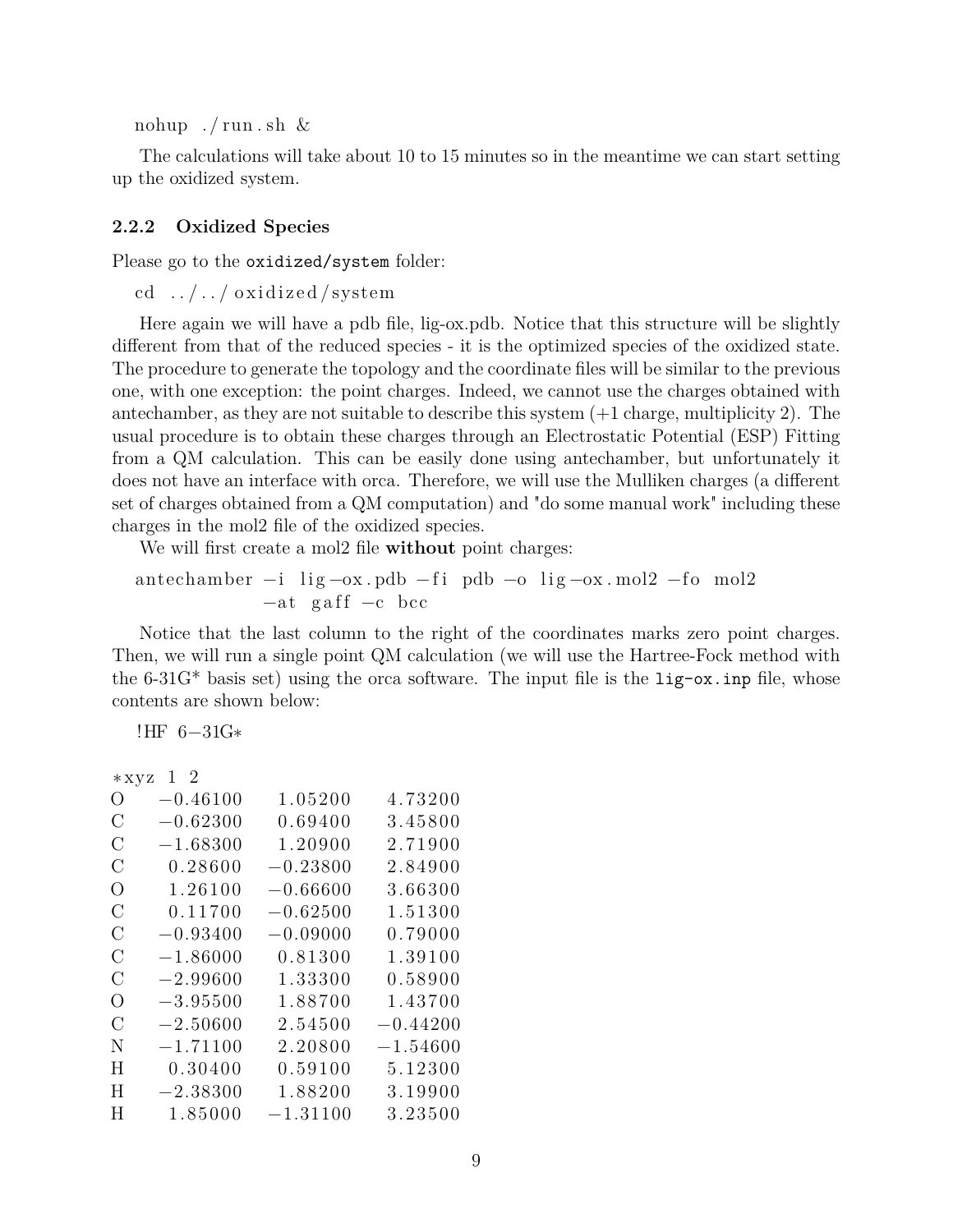| H      | 0.80800    | $-1.32800$ | 1.05700    |
|--------|------------|------------|------------|
| H      | $-1.06200$ | $-0.37300$ | $-0.25100$ |
| H      | $-3.40400$ | 0.55200    | $-0.06900$ |
| H      | $-4.77000$ | 2.06900    | 0.94200    |
| H      | $-2.01000$ | 3.27600    | 0.20000    |
| H      | $-3.46000$ | 2.95900    | $-0.78700$ |
| H      | $-0.71500$ | 2.07500    | $-1.43900$ |
| H      | $-2.12400$ | 1.77100    | $-2.35800$ |
| $\ast$ |            |            |            |

Submit the calculation as follows (the directory containing the orca executable should be on you \$PATH):

nohup orca lig  $-\alpha x$ . inp > lig  $-\alpha x$ . inp. out &

The calculation will take about a minute. Once this is done, open the lig-ox.inp.out and look for the string "MULLIKEN ATOMIC CHARGES AND SPIN POPULATIONS": as it suggests, below are listed the atomic charges and the so-called atomic spin populations of the atoms. We are interested in the atomic charges, which are in the second column of the table shown:

### −−−−−−−−−−−−−−−−−−−−−−−−−−−−−−−−−−−−−−−−−−−− MULLIKEN ATOMIC CHARGES AND SPIN POPULATIONS

| $\overline{O}$<br>$\boldsymbol{0}$ | $-0.711246$<br>$\ddot{\phantom{1}}$   | 0.048553    |  |
|------------------------------------|---------------------------------------|-------------|--|
| $1\,C$                             | 0.460953<br>$\ddot{\phantom{1}}$ :    | 0.375767    |  |
| $\mathcal{C}$<br>$\overline{2}$    | $-0.165695$<br>$\ddot{\phantom{1}}$ : | $-0.371396$ |  |
| 3 C                                | 0.454876<br>$\ddot{\phantom{1}}$      | 0.453567    |  |
| $\overline{O}$<br>$\overline{4}$   | $-0.725094$                           | 0.057899    |  |
| 5 C                                | $-0.226309$<br>$\ddot{\phantom{1}}$   | $-0.386019$ |  |
| $\mathcal{C}$<br>6                 | $-0.069197$<br>$\cdot$                | 0.431468    |  |
| $\mathcal{C}$<br>$\overline{7}$    | 0.038907                              | 0.415877    |  |
| $\mathcal{C}$<br>8                 | 0.162803<br>$\ddot{\phantom{1}}$ :    | $-0.046769$ |  |
| $\overline{O}$<br>9                | $-0.752008$<br>$\ddot{\phantom{1}}$ : | 0.008196    |  |
| 10<br>$\mathcal{C}$                | $-0.159963$<br>$\ddot{\phantom{1}}$   | 0.007800    |  |
| 11<br>N                            | $-0.865072$<br>$\ddot{\phantom{1}}$   | $-0.000470$ |  |
| H<br>12                            | 0.492065<br>$\ddot{\phantom{1}}$      | $-0.002244$ |  |
| 13 H                               | 0.266095<br>$\ddot{\phantom{1}}$      | 0.015296    |  |
| H<br>14                            | 0.489529<br>$\cdot$                   | $-0.004161$ |  |
| H<br>15                            | 0.253152<br>$\cdot$                   | 0.016196    |  |
| H<br>16                            | 0.261047<br>$\ddot{\phantom{1}}$      | $-0.022673$ |  |
| H<br>17                            | 0.196154<br>$\cdot$                   | 0.001956    |  |
| 18<br>H                            | 0.466186<br>$\cdot$                   | 0.000408    |  |
| H<br>19                            | 0.199257<br>$\ddot{\phantom{1}}$      | $-0.000279$ |  |
| 20<br>H                            | 0.218201<br>$\cdot$                   | 0.000923    |  |
| H<br>21                            | 0.347759<br>$\ddot{\cdot}$            | 0.000092    |  |
| H<br>22                            | 0.367600<br>$\cdot$                   | 0.000015    |  |
|                                    |                                       |             |  |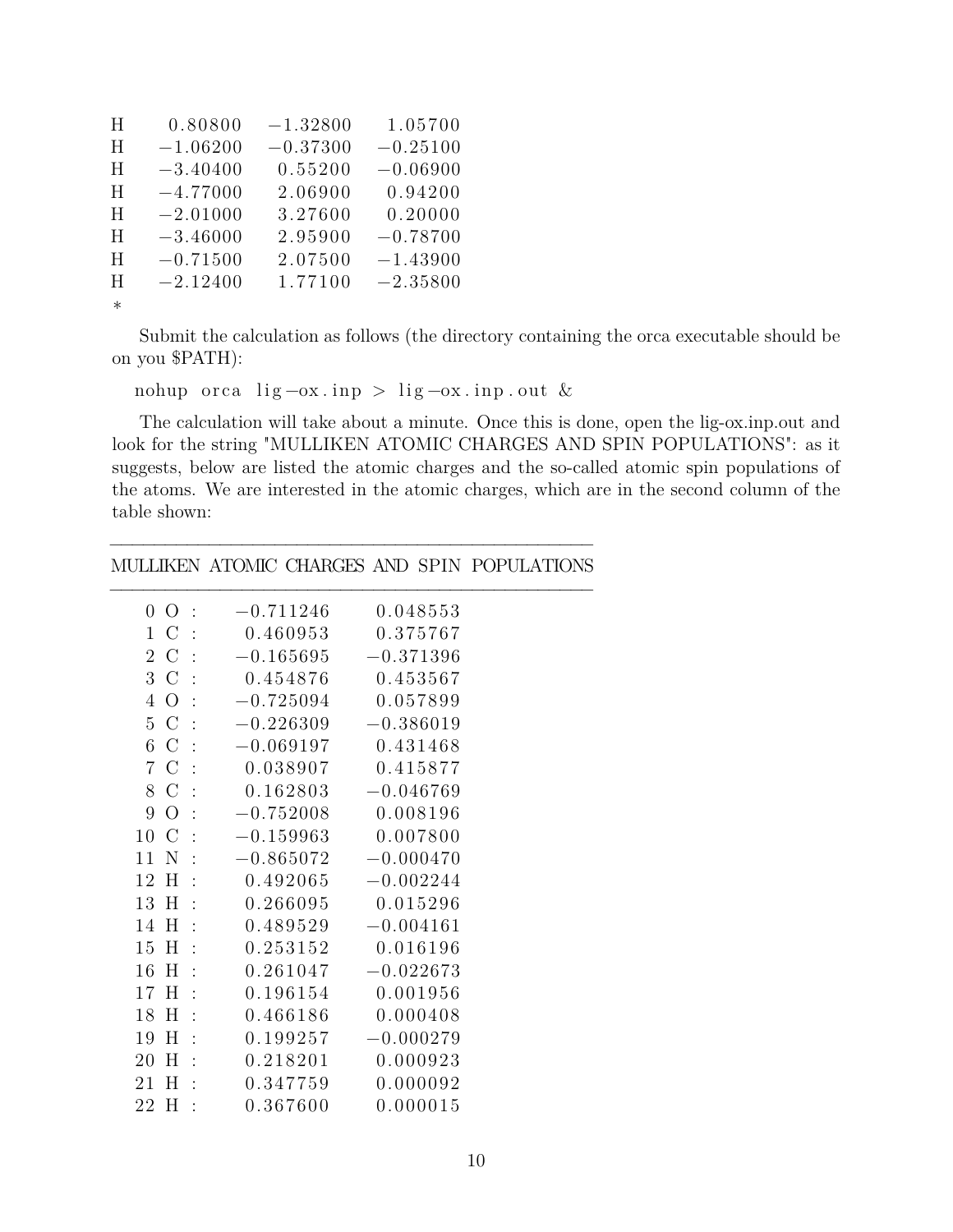|  | Sum of atomic charges |                                 | 1.0000000 |
|--|-----------------------|---------------------------------|-----------|
|  |                       | Sum of atomic spin populations: | 1.0000000 |

Copy the column containing the Mulliken charges from the lig-ox.inp.out and paste it on the previously created lig-ox.mol2 file, replacing with it the column containing zeros. (There is also the lig-charge.mol2 file on the system directory in case the copying procedure does not work out.)

**Optional** If you are a user of the vi editor, you can do so in the following manner:

- 1. Open the lig-ox.inp.out file, then look for the desired string
- 2. Open the lig-ox.mol2 file in the same window using :vs ligand-ox.mol2
- 3. You have both files opened simultaneously. You can switch file by pressing Ctrl w w (or fn w w if you are a mac user)
- 4. move the cursor to the column you are interested in
- 5. press Ctrl+v (Visual Block mode)
- 6. highlight the column of interest, then press "y" to copy it
- 7. Move to the other file to where you want to paste it
- 8. Paste it with "p"

The rest of the procedure will be the same as in the case of the reduced species: forst generate the missing parameters with parmchk2

 $\text{paramchk2} -\text{i} \quad \text{lig}-\text{ox} \cdot \text{mol2} -\text{o} \quad \text{lig}-\text{ox} \cdot \text{fremod} -\text{f} \quad \text{mol2}$ 

and finally, use the following tleap input file to generate the topology and the input coordinate files:

```
source leaprc.gaff
source leaprc.water.tip3p
MOL = loadmol2 lig -ox \cdot mol2loadamberparams lig –ox. frcmod
SolvateOct MOL TIP3PBOX 30
addIonsRand MOL Cl− 0
saveamberparm MOL MOL−ox.prmtop MOL−ox.inpcrd
savepdb MOL MOL−ox . pdb
q ui t
```
Notice that it is basically the same tleap input as in the case of the reduced species, the only change being (apart from the names of the files) the addition of the addIonsRand MOL Cl- 0. This command is necessary since, remember that we have a charged species, but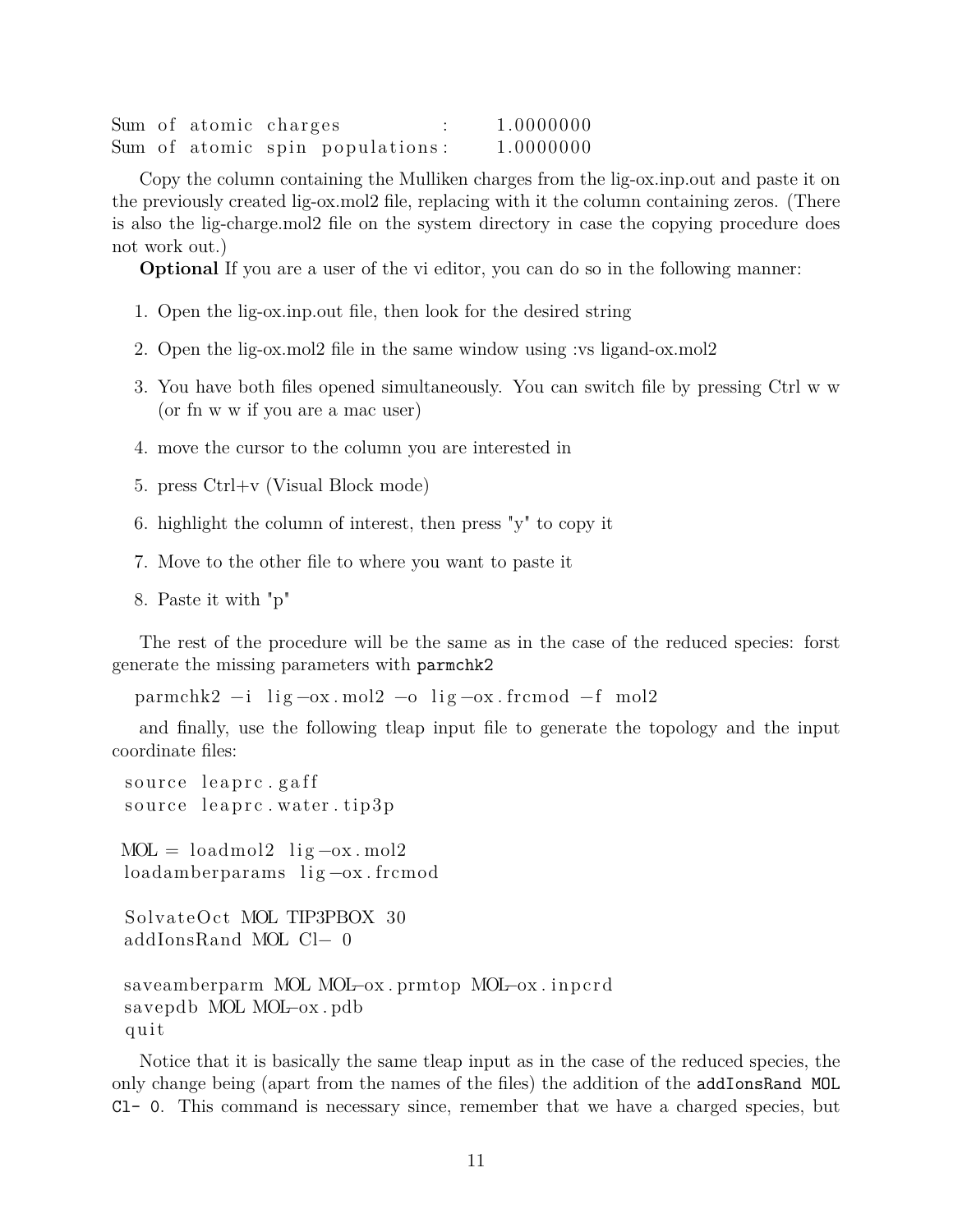we need to neutralize our system to run MD. Thus, we add an extra Cl- ion to our system. Now we can run the MD snd QM*/*MM MD simulations sequentially. Before proceeding, the inputs for the minimization, equilibration and production are the same as before, the only relevant change will be in the qmmm.in input file, in which we will have to define a different charge and a different spin multiplicity for the QM region:

```
&qmmm
qmmask = ' : 1', \qquad ! QM region mask
qmcharge = 1, \qquad \qquad ! QM region charge
spin = 2,
qmcut = 8.0, \therefore QM region LJ cutoff
qm<sub>l</sub>ewald = 0,qm\_theory = 'EXTERN', ! Callex./
```
As before, copy the MOL-ox.prmtop and MOL-ox.inpcrd files on the /oxidized/run folder, then go to that folder:

```
cp MOL–ox.prmtop MOL–ox.inpcrd ./run/.
```
and execute the run.sh script:

nohup  $./$  run  $.\,\text{sh} \ \&$ 

And that's it! Now you have all the necessary simulations to compute the redox potential of the oxidation under study.

#### **2.2.3 Redox Potentials**

At this point, recall that to compute the redox potential we need the average energy of the oxidized simulation and of the reduced simulation. Since we are in the oxidized/run folder, let us first retrieve the energies of the oxidized species: grep the string "EXTERNESCF" from the qmmm.out file:

```
grep "EXTERNESCF" qmm. out > energies. dat
```
THis will generate the 2-column file energies.dat. Please delete the last two rows, as these correspond to the average and the RMS fluctuations.

Then, go to the /reduced/run folder and generate a similar energies.dat file there. Notice that inn both cases, the energies are reported in **kcal/mol**, so that since we want our Gibbs free energies in eV, we will have to divide the energies by 23.0605.

At this point let's go to the 1 qmmm md, and from there we will compute the averages doing a little bit of python scripting (alternatively, you can use any other method you feel comfortable with). All we will need is the **numpy** library which you probably have already installed if you have installed MoBioTools. Otherwise, you can install it via

pip in stall numpy

The following script prints out the value of the Gibbs free energy obtained from our simulation, and can be executed via python3 gibbs.py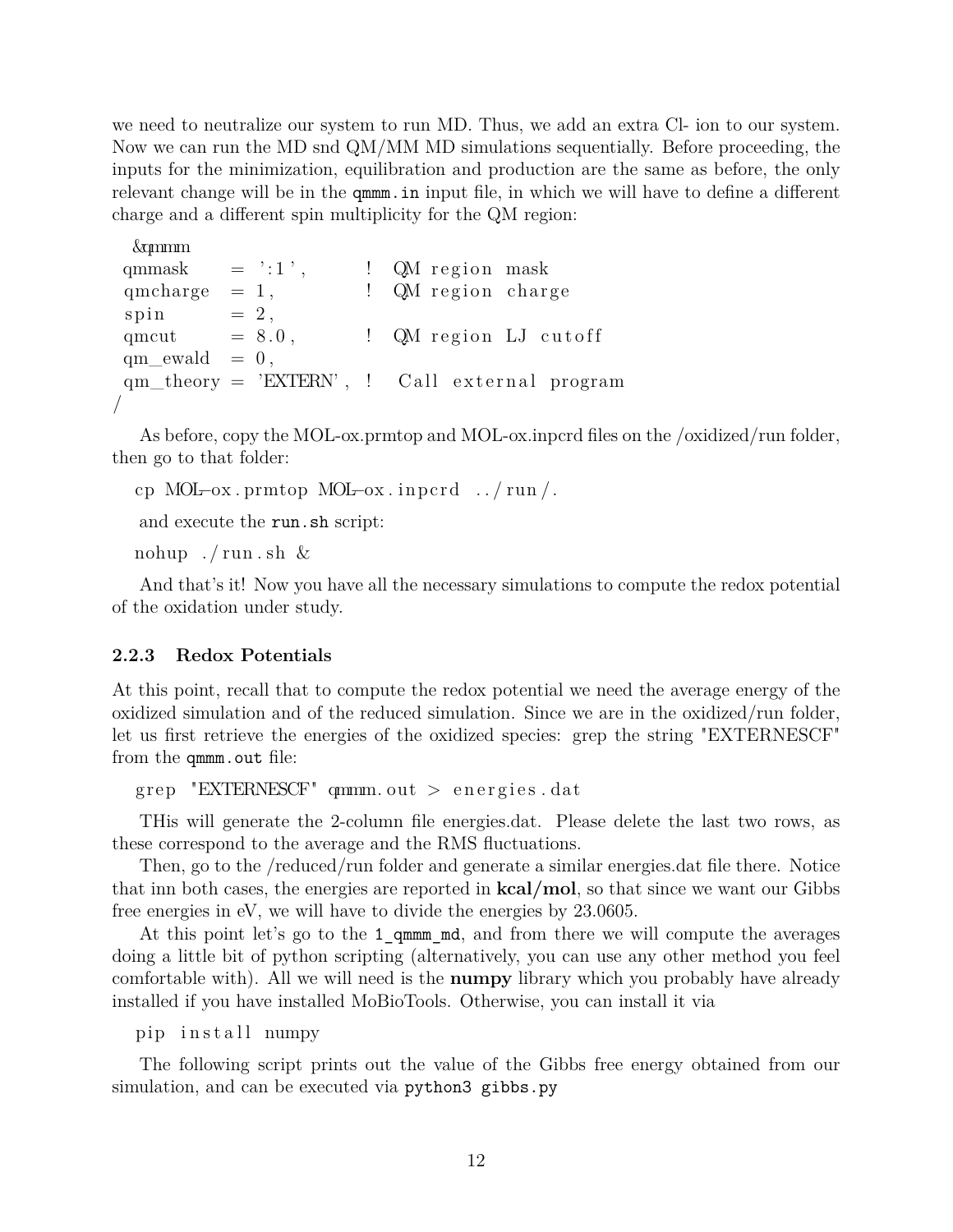```
import numpy as np
# Define conversion factor between kcal/mol and eV
conv = 1/23.0605# Define variables containing input files
\alpha x = " \alpha x idized / run/energies . dat"
red = "reduced/run/energies.dat"\# read the energies for the oxidized and for the reduced species
# each set of energies will be contained in one array
E_{\text{ox}} = np \cdot \text{loadtxt}(ox, usecols = (1))\text{Ered} = \text{np.loadtxt}(\text{red}, \text{usecols} = (1))# Print either of the arrays
# Compute averages
av_{ox} = np \cdot average (Eox)av_{red} = np \cdot average (Ered)# Compute Gibbs Free Energy of reduction
# Also multiply by conv
G = \text{conv} * (\text{av\_red} - \text{av\_ox})print ("Gibbs free energy of reduction = \{\} eV". format (G))
```
## **2.3 Part 2: Redox Potentials from MD + Single Point QM***/***MM**

This part may be shorter, in that we won't have to perform further MD simulations, but instead we will use previously performed classical MD simulations run for 10 ns. Of course, these simulations were run using a classical force field, to the objective of this part will be to fetch some geometries from each of these trajectories and perform a so-called single point QM*/*MM computation on top of them. How does this methodology differ from what we have done so far?. Let us go now to the folder 2 qmmm sp. There you will again see that there are two folders: oxidized and reduced. Each one will contain a topology file and a trajectory containing 100 geometries. Our objective is to generate 100 orca input files, one for each geometry, for each one of the states. As the procedure will be almost exactly the same, we will follow up the process for the reduced species, and the one of the oxidized species is left as an exercise. We will use the MoBioTools software.

Let us now go to the reduced folder. Before we generate the inputs, a **very important** precaution needs to be taken: as we will perform single point calculations, **we won't have PBCs**. Thus, it will be necessary to report the entire trajectory to the primitive cell (autoimage). It is also good practice to put what will be the qm mask at the center of the cell. We will do so, as usual, by using cpptraj: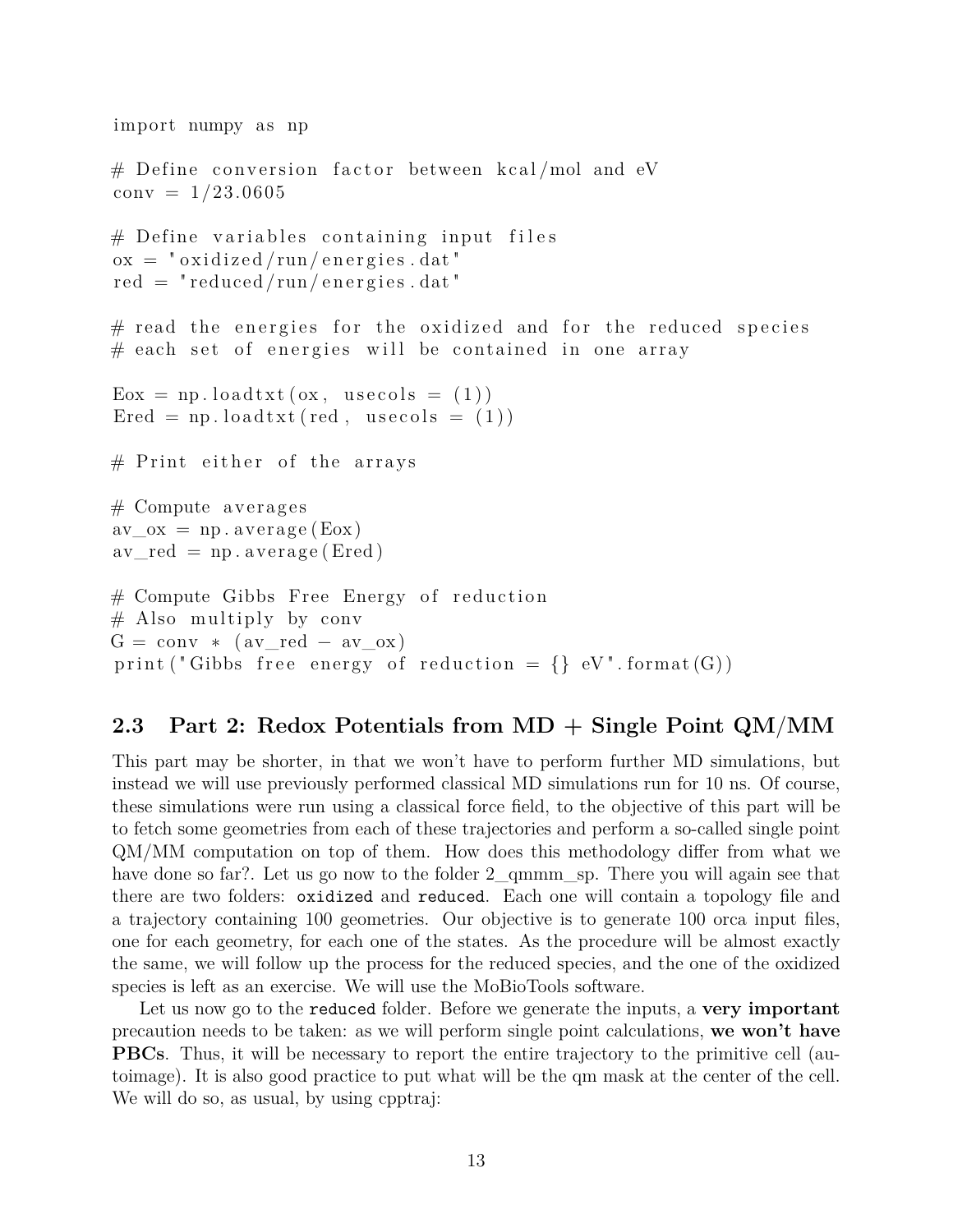```
parm MD−red . prmtop
trajin MD-red.mdcrd 1 100
autoimage :1
trajout red−im. mdcrd
go
q ui t
```
Now, the executable of the MoBioTools package is the main\_qminputs.py script. Let us see if it works out properly by making it print a help message:

```
main_qminputs . py −h
```
It should print the following message:

```
usage: MoBioTools QM/MM input generator [−h] [−i MAINFILE]
[-t] TPLFILE
```
optional arguments:

```
−h, →help show this help message and exit
−i MAINFILE Input file
−t TPLFILE Template f i l e
```
The script takes as input two files: a main file and a template file. The main file contains general information about the QM inputs you want to generate, the name of the topology and coordinate files you want to get the geometries from, the geometry indices to consider, the quantum mechanical mask, and others. Below is the main.inp file contained in the reduced folder:

main . inp

```
&main
tpl = orcatop = MD–red . prmtop
trai = red-im. crdqmmask = :1geoms = 0.99&end
```
Here, we will generate QM*/*MM inputs files for 100 geometries, whose indices span from 0 to 99 in the original trajectory. The template file will contain the instructions that are specific to the type of QM calculation we will perform, and also the syntax specific to the desired QM software. Below is the tpl.inp file contained in the reduced folder:

```
t p l . in p
```
&heade r !XTB &end

&e x t e r n c hg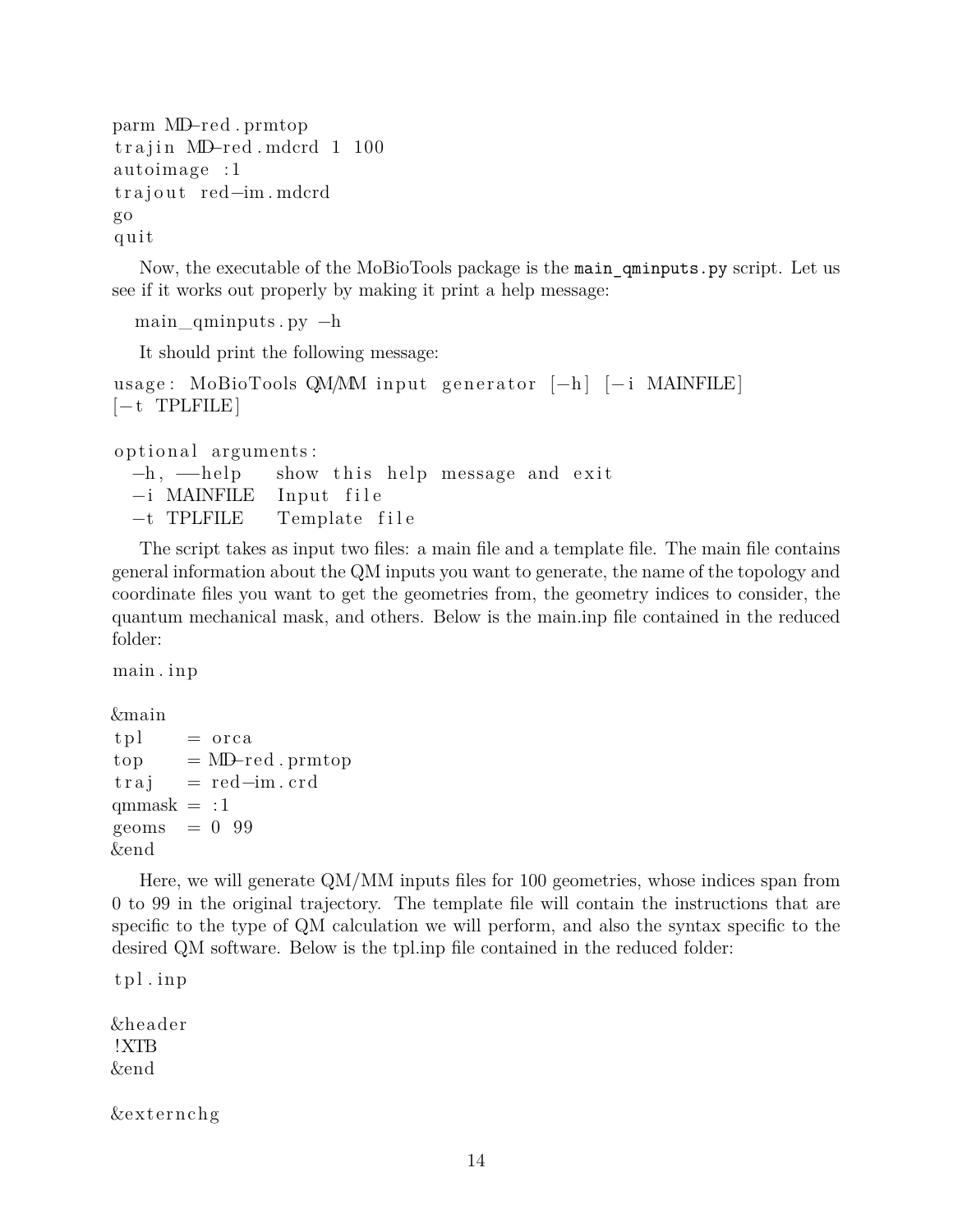&end

&c hg s pi n  $0,1$ &end

The &header section will contain what is usually introduced by a "!" in the orca syntax, and includes the method (XTB in out case), the basis set (none in this case), implicit solvation, etc. The &externscf section indicates that we also want to consider the point charges surrounding the QM region (this provides flexibility in cases in which you may want sampling, but want to remove the environment), and the &chgspin section introduces the charge and the spin multiplicity of the QM region (**beware:** this section will change in the oxidized case!). Now that we have all the ingredients, we can run the script as follows:

```
main\_qminputs.py -i main.inp -t tpl.inp > out.dat
```
It will generate 100 folders, each containing an orca input file, for the 100 geometries in the trajectory file. These folders will be named  $\gamma$ ,  $N=0.99$ . If we enter, for example, the folder geom10, we can see that there are two files: the orca input itself (geom10.inp) and the file charges\_geom10.xyz, which contains the point charges surrounding the QM region. Now let us perform each single point calculation sequentially, to do so we will use a for loop in command line. Fist, go back to the reduced folder (cd ..), then execute the script submit.sh:

```
\#!/ \text{bin}/ \text{bash}for i in {0..99}do
     cd \text{ geom} " $ i"orca geom "\i". inp > geom "\i". inp. out
     cd . .
```
done

This time, instead of having a single output file for all the QM calculations, we will have one for each geometry. This would represent a huge advantage over running the QM*/*MM with amber, since we can retrieve all the information the orca output file provides for each of the geometries (by default amber keeps record of only the outputs of the last two timesteps). In our case, we can still retrieve the energies by simply using the grep command. Since each output file will be of the form geomN.inp.out, all we have to do is grep the string "FINAL SINGLE POINT ENERGY" from each output file, as follows

```
grep "FINAL SINGLE POINT ENERGY" geom∗/geom∗.in.out > energies.dat
```
At this point you will have a file containing the energies (energies.dat), although the energies of interest will now be in the fourth column (with the indexing starting from zero). If you repeat this while procedure for the oxidized species (in the 2\_qmmm\_sp/oxidized folder, this will be an exercise for you) wou will obtain another file energies dat. At this point you can copy the script  $1_{\text{qmmm}}$  md/gibbs.py into the  $2_{\text{qmmm}}$  sp folder and modify it suitably to obtain the Gibbs free energy.